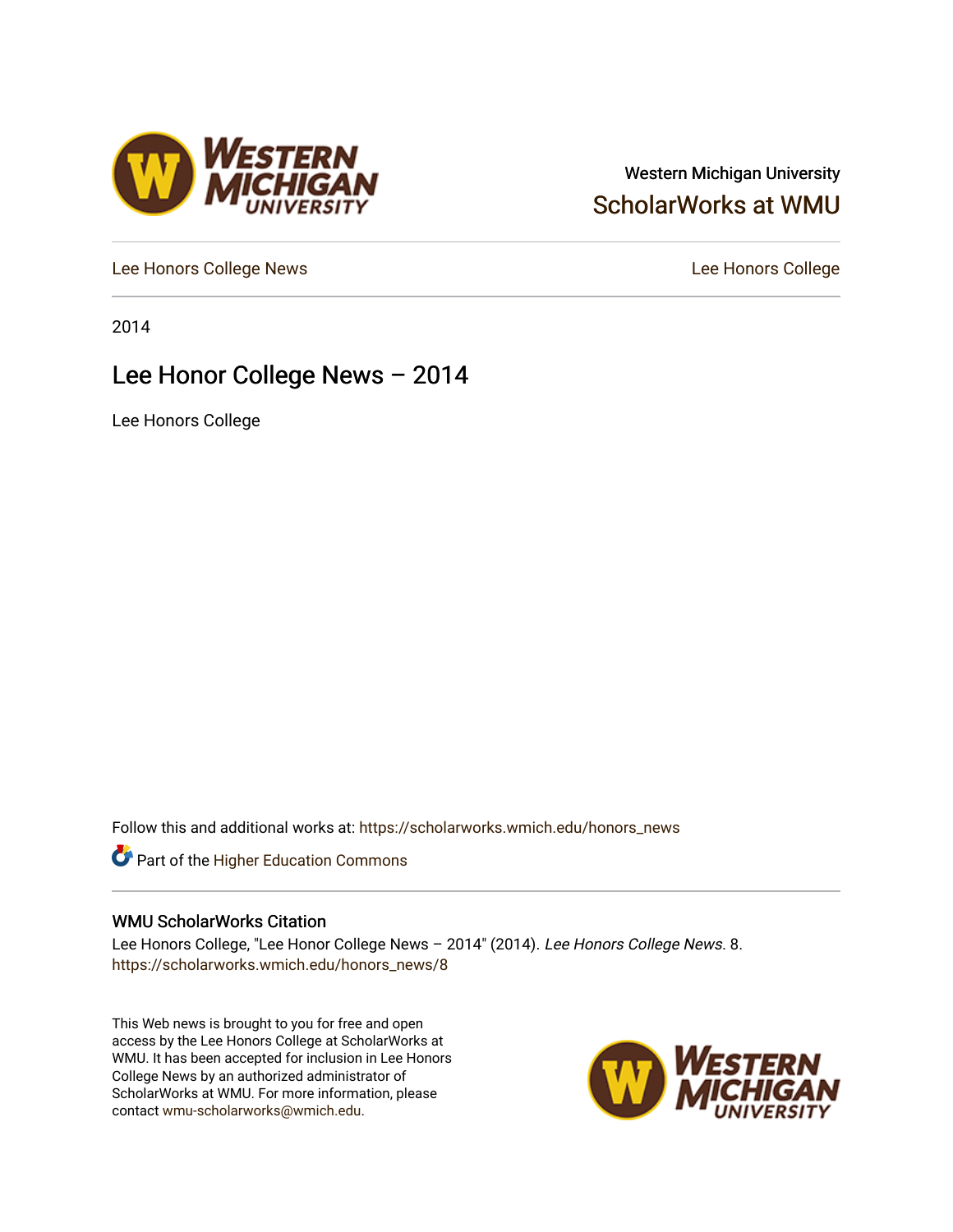### Lee Honor College News – 2014

#### **WMU's Alpha Lambda Delta chapter wins award for the ninth straight year**

Western Michigan University's Alpha Lambda Delta chapter has again been awarded the annual Maintaining the Flame Award from the national ALD organization for exceptionally active membership and dedication to community service.

<http://www.wmich.edu/news/2014/08/17947> AUGUST 24, 2014

# **WMU honor society receives annual award for service**

contact: Deanne Puca August 15, 2014 | WMU News

KALAMAZOO—Western Michigan University's chapter of the **Alpha Lambda Delta national honor society** has won a prestigious Maintaining the Flame Award for the ninth straight year.

The award was presented to 12 ALD chapters around the country in recognition of their continued excellence in programming, communications and service during the 2013-14 academic year. It is a follow-up to the honor society's highest accolade, the Order of the Torch Award, and rewards exceptional chapters that are so successful they are ineligible to compete for the torch award.

A smaller number of chapters receive torch awards each year, but



*WMU's Alpha Lambda Delta national honor society has been honored for a ninth year.*

recipients must wait four years before they can compete for the honor again. The Maintaining the Flame Award goes to chapters that continue their excellent work during this ineligibility period. WMU won its last two torch awards in 2007 and 2011, and was among the 12 schools receiving flame awards last year. The University is eligible to receive a torch award again in 2015.

Advising the chapter this year were two Lee Honors College staff members, **Anthony Helms**, assistant director of academic advising, and **Dr. Carla Koretsky**, dean.

The 11 other schools that received this year's Maintaining the Flame Award are: Bowling Green State University, California University of Pennsylvania, Dickinson College, Indiana University-Purdue University Indianapolis, University of Connecticut, Saint Vincent College, Morningside College, Purdue University, University of Texas, University of California-Los Angeles and University of Maryland.

# **Alpha Lambda Delta**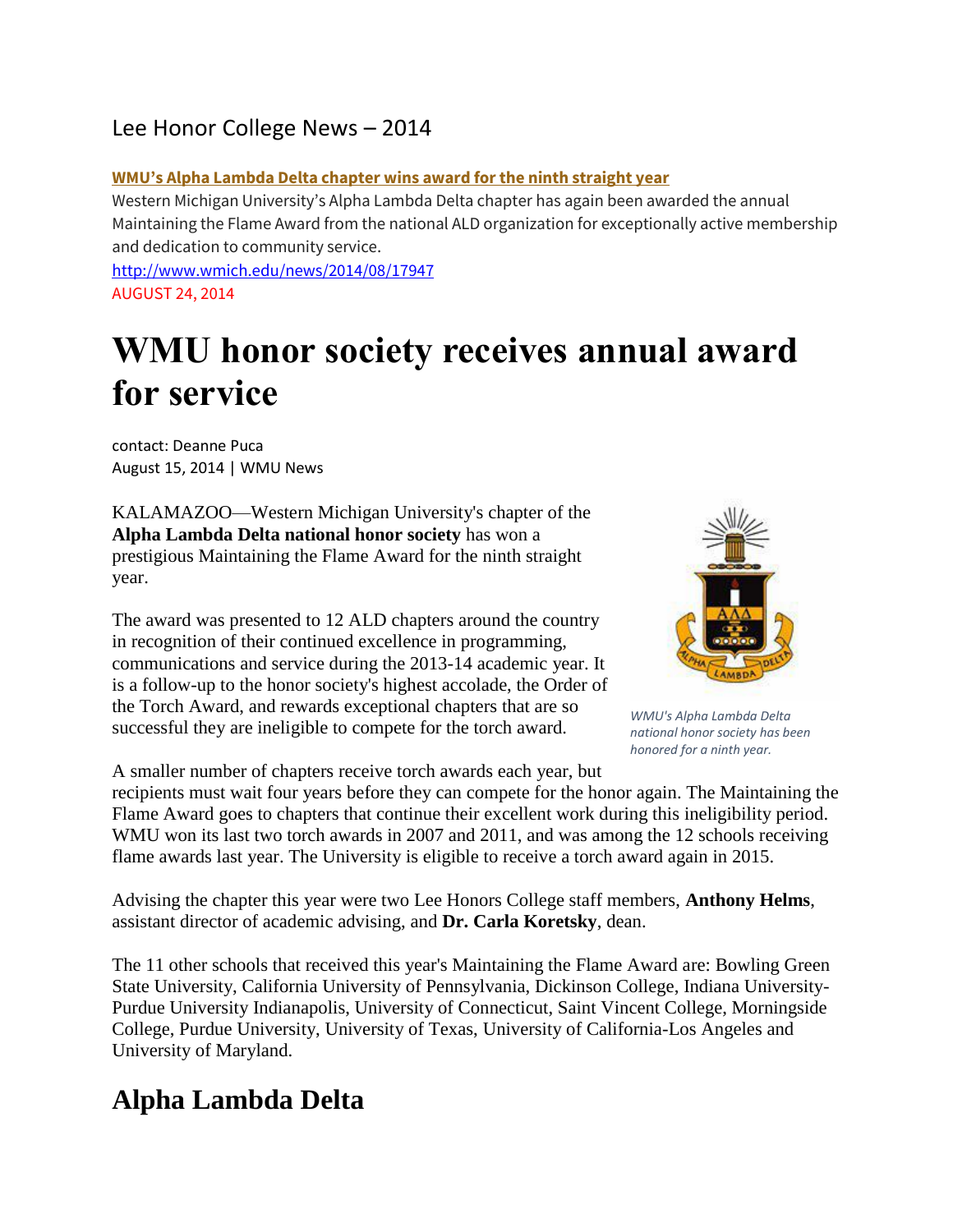Alpha Lambda Delta is a national honor society for students in their first year of college, has grown to more than 250 chapters and has initiated more than 700,000 students. The organization recognizes and encourages academic excellence, as well as challenges members to make meaningful contributions to society. WMU's chapter was founded in 1962 and focuses on students who are looking for opportunities to contribute to the local community by volunteering in service projects. It had record a number of initiates for the 2013-14 year and inducted over 400 new members, an increase of 50 for the previous year.

**For more information**, contact Anthony Helms at [anthony.p.helms@wmich.edu](mailto:anthony.p.helms@wmich.edu) or (269) 387- 3233.

#### **Twenty-four incoming students win \$50,000 Medallion Scholarships**

Twenty-four freshmen have won coveted Medallion Scholarships to begin their studies at Western Michigan University this fall. Medallion Scholarships are the highest merit-based award WMU can bestow on an incoming freshman. Valued at \$50,000 each over four years, they constitute one of the largest merit-based awards in American higher education. For a details and a list of this year's winners, see the full release[: http://www.wmich.edu/news/2014/06/16679](http://www.wmich.edu/news/2014/06/16679) JUNE 24, 2014

# **Twenty-four incoming students win \$50,000 Medallion Scholarships**

contact: Jeanne Baron June 24, 2014 | WMU News

KALAMAZOO, Mich.—Twenty-four freshmen have **won coveted Medallion Scholarships** to begin their studies at Western Michigan University this fall.

Medallion Scholarships are the highest merit-based award WMU can bestow on an incoming freshman. Valued at \$50,000 each over four years, they constitute one of the largest merit-based awards in American higher education.

Some of this year's incoming scholars received a WMU Presidential Medallion



*High school students listen during a 2013 Medallion Scholarship competition.*

Scholarship, a WMU Foundation Medallion Scholarship or a Dean's Medallion Scholarship,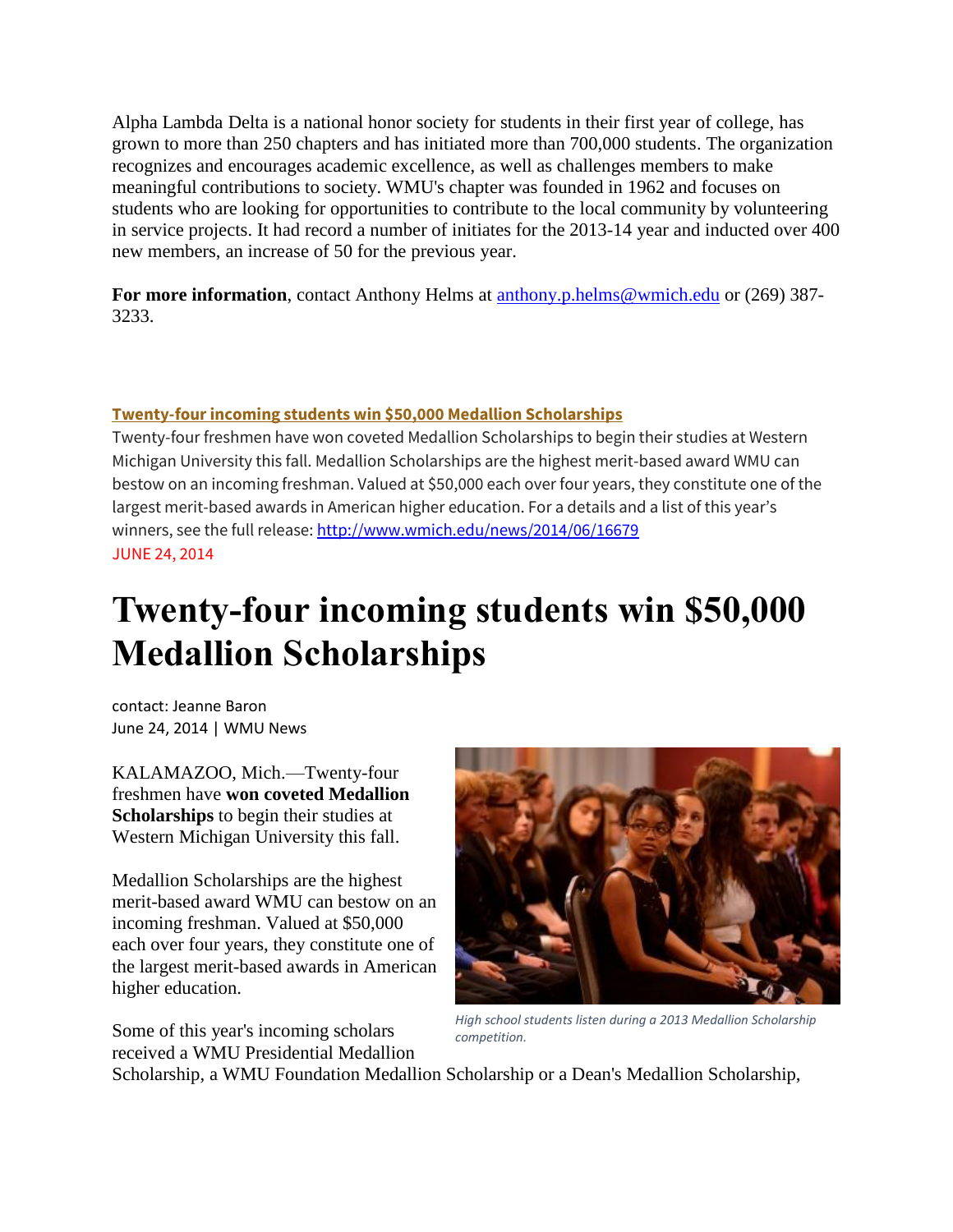while others received awards that bear the names of their scholarships' donors or the individuals for whom the scholarships were established.

## **Medallion Scholarship Program**

The 2014 recipients were announced in April. The students were selected after competing for the awards in the 31st annual Medallion Scholarship Program competition held during January and February sessions at WMU. Invitations to compete were based on a combination of high grade point averages and ACT scores, and were extended to students who had applied to WMU by Dec. 6, 2013.

A total of 738 seniors from across Michigan and the United States participated in this year's competition. The daylong event included essay writing and a group problem-solving activity for the students as well as activities for the participants' parents.

The 40 top-performing competitors returned to campus and were interviewed as finalists for the Medallion Scholarship, with 24 ultimately being selected to receive the honor.

In addition to the \$50,000 monetary award, Medallion Scholars become members of WMU's Lee Honors College. The college, one of the oldest honors programs in the nation, enhances the undergraduate learning experience by providing such benefits as smaller class sizes, individualized academic advising and a freshman mentoring program.

The finalists not awarded Medallion Scholarships were offered a top-tier scholarship worth \$6,000 over two years, and all of the remaining competitors were offered a one-time scholarship worth \$3,000.

This year's Medallion Scholars have an average ACT score of 31 and a grade point average of 4.23. Eight come from underrepresented or minority groups and three come from states other than Michigan. They will begin their studies at WMU in the fall and are scheduled to graduate during the 2017-18 academic year.

## **Medallion Scholars for 2014**

**Alyson Barra** from Bark River received a Presidential Medallion Scholarship and plans to major in global and international studies. A graduate of Bark River-Harris Schools in Harris, she is the daughter of Randy and Dawn Gorecki. Valedictorian of her class, Barra maintained a 4.0 grade point average throughout high school. She is senior class president and a member of the Bark River-Harris Leo Club, the junior affiliation of Lions Club International, which she served her junior year as president and served this year as senior class representative on the executive board. Barra also is a four-year junior member of the American Legion Auxiliary, which she served this year as historian, and was selected as a delegate to the Michigan American Legion Auxiliary Girls State in 2013. In addition, she was a member of the Quiz Bowl Team, a charter member of the Math Team, and has been involved in vocal performance, band and track all four years of high school.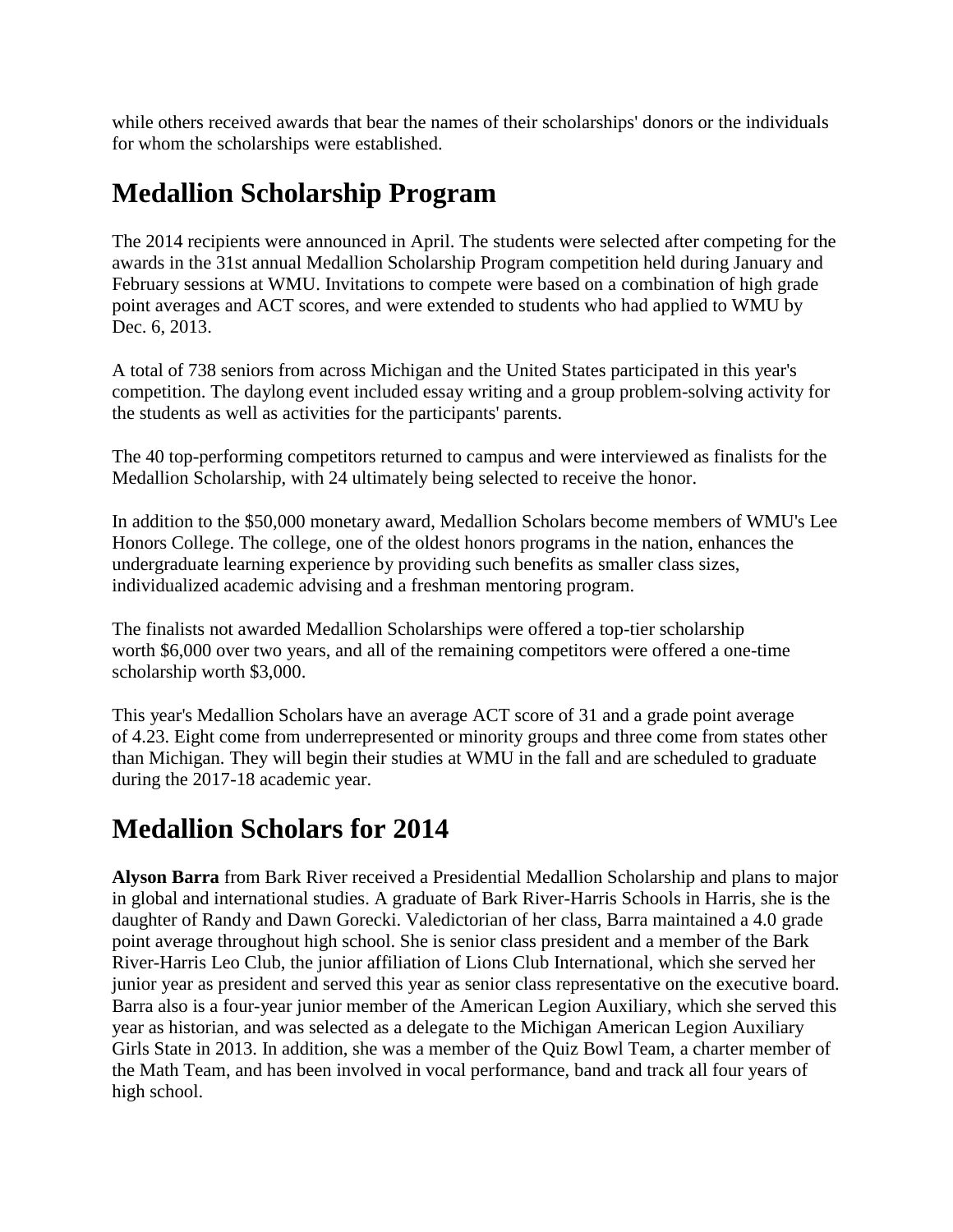Barra is a member of the choir and has participated in Concert Band as well as the Club Jazz Band. A cornet and piano player, she has scored highly in Solo and Ensemble competitions and was a member in 2013 of the District Honor Band, a grouping of the best musicians from the mid-Upper Peninsula. In track, she has placed in multiple regional, cup and other meets as a hurdler and participated in the Upper Peninsula State finals in 2012. Her peer athletes selected her to receive the Unsung Hero award her sophomore year. Barra has been involved in numerous school and community service projects through her membership in the National Honor Society, service as senior class president, work as a member of the Bark River Salem Lutheran Choir and work with the Bark River United Methodist Church school.

**Natalie M. Burdick** from Dexter received a Harold and Beulah McKee Medallion Scholarship and plans to major in theatre. The Dexter High School graduate is the daughter of Steve and Karen Burdick. A member of the National Honor Society, she earned commended status for the PSAT National Merit Scholarship Competition in 2013. She received her school's Excellence in Biology award in 2012 and Excellence in French award in 2013. Burdick has been involved with dance, theatre and vocal music all four years of high school. She was a member of her school's Off Q improv troupe, performing in 11 shows, and Drama Club, performing in 15 shows, including playing the leading role in seven. She also has had two lead roles with the Young People's Theatre, for which she has served as a volunteer camp leader, and has acted in a production of the Encore Musical Theater Co., a semiprofessional theater that hires professional leads.

Burdick has been a member of her school's top choir, the Chamber Choir, since her freshman year. She is the soprano section leader and has earned numerous school "best" honors for her singing and sight reading. She has participated in a variety of performing arts-related institutes and competitions. Her accolades include being selected to attend the Blue Lake Fine Arts Camp, University of Michigan's MPulse Vocal Arts Institute, and 2014 National Thespian Festival. She earned superior ratings at the 2013 Michigan Thespian Festival for monologues and solo musical theatre and was one of only 10 competitors statewide selected to receive the Thespian Scholarship Award. Burdick has been a volunteer camp leader for the Young People's Theater Musical Revue Camp for Children and a volunteer singer at a retirement home.

**Clayton B. Carter** from West Bloomfield received a WMU Foundation Medallion Scholarship and plans to major in chemical engineering. A graduate of Walled Lake Northern High School in Commerce Township, he is the son of Bryant and Cathy Carter. A member of the National Honor Society, he was named an Advanced Placement Scholar in 2013. Carter is a four-year member of the football team and under his school's no-set-captains policy, served several times in that leadership role during his high school career. He also was a four-year member of the Ski Team, competing with the varsity squad for three years and serving as team captain this year.

Carter earned academic letters in 2011, 2012 and 2013; was a KLAA Scholar Athlete in both football and skiing in 2012 and 2013; and received the Future Lifesaver Award in 2012. In addition, he has been a member of the Boyne Racing Team for four years, training every weekend in the winter at Boyne Mountain. He is employed as a head lifeguard and counselor at a local summer camp, Summer Adventures. Carter has contributed to raising more than \$30,000 for the Ski Team and through his involvement with the National Honor Society, has volunteered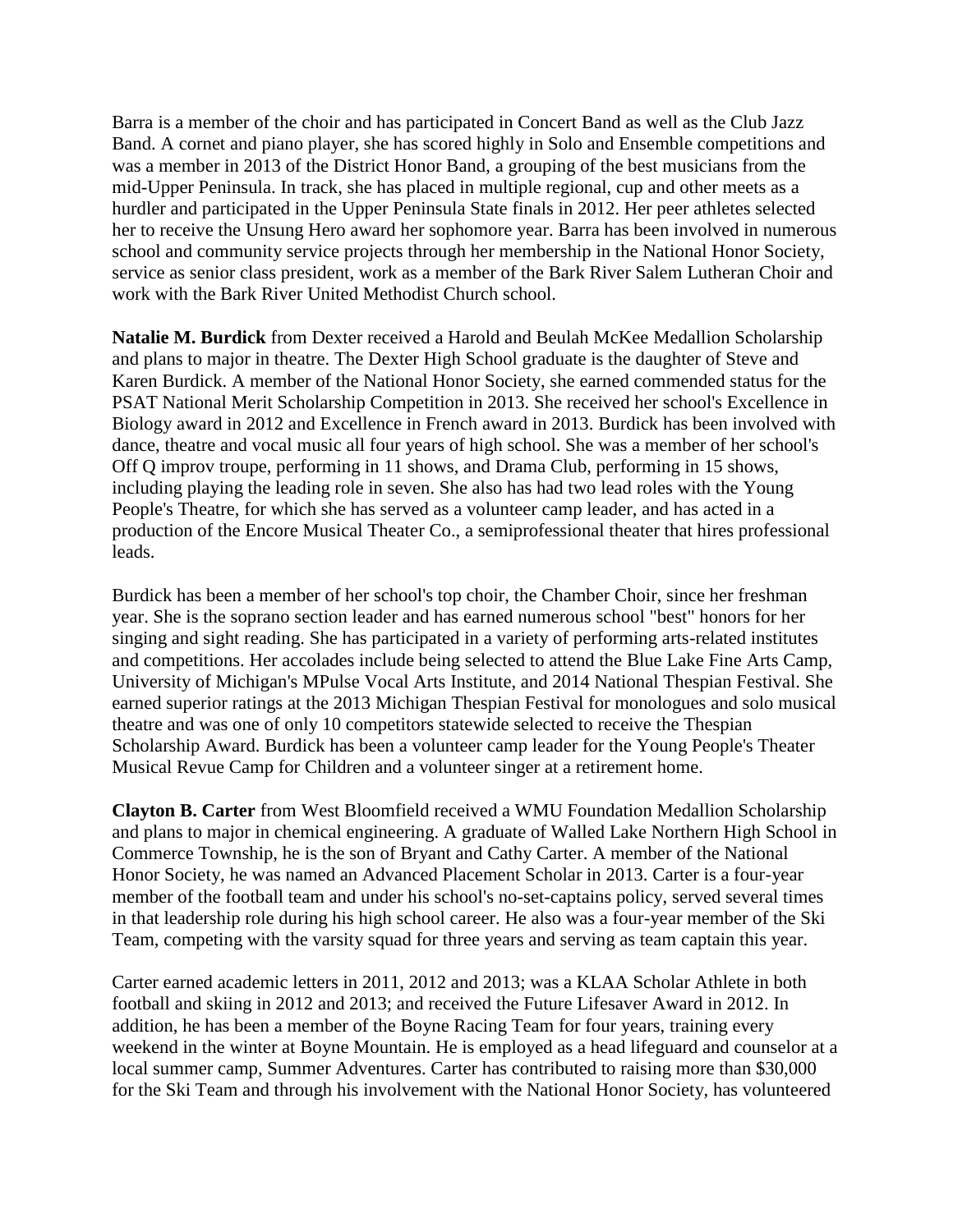as a peer tutor, helped out during Wixom Elementary School's Curriculum Nights and assisted in coaching at summer camps for the Lakes Area Hawks peewee football organization.

**Susanne Mary Ellen Crum** from Richland received an Emily and Richard Hoffman Medallion Scholarship and plans to major in civil engineering. The Gull Lake High School graduate is the daughter of Annette Crum. She is a member of the National Honor Society and Spanish National Honor Society. Crum was awarded three scholarships to cover expenses to attend a Women in Engineering Summer at Michigan Technological University and was one of 30 students accepted to a summer engineering camp at Michigan State University, also covered by scholarship. She has been active in sideline and competitive cheerleading, receiving seven varsity letters and the Michigan Coaches Association Second Team All-District title.

She also received three varsity letters during her four years as a member of the tennis team and was voted team captain for the 2013-14 season. Crum volunteered at the W.K. Kellogg Bird Sanctuary, serving as junior counselor for the Summer Science Camp, and participated in the Pittsburgh Project Mission Trip to repair the homes of people who are disabled, elderly or living in poverty. She co-coached the Rocket Cheer Team and volunteered for the Share the Harvest event, Maple Sugar Open House, Gazelle Sports Run Through the Lights and GraceSpring Church Youth Group.

**Carly J. Crusius** from Tinley Park, Illinois, received a Gwen Frostic Medallion Scholarship and plans to major in occupational therapy. The Tinley Park High School graduate is the daughter of Gina Crusius. A member of the National Honor Society, she is a 2013 Advanced Placement Scholar and Titan Scholar. Crusius is vice president of the senior class and has been on the Student Council for two years, serving this year as president of its Executive Board. She also has been a two-year member of the Science Club, Environmental Club, World Language Club and Drama Club. In addition, Crusius has held class leadership positions during her freshman, sophomore and junior years. A multi-talented musician, she has been involved with band throughout high school. She plays the clarinet, piano and various percussion instruments in the Symphonic Band and also plays piano in the Honors Jazz Band.

Crusius had supporting lead roles in four major theatrical productions during her two years as a member of the Drama Club and spent two years playing indoor soccer as well as a year on the softball team. As a National Honor Society member, she has accumulated more than 700 hours of community service during the past two years, and she plans on continuing to volunteer while at WMU. Much of her service work has been done at Bremen Youth Services, a counseling agency that has an annual summer camp that she has been involved with since age 7. She participates in that organization's Mentee/Mentor program and has volunteered a few summers with its summer program.

**Alexandrea Arabia Iranae Davis** from Battle Creek received a Gwen Frostic Medallion Scholarship and plans to major in English. The Battle Creek Central High School graduate is the daughter of Ronald Davis and Deborah Davis, both of Battle Creek. A member of the National Honor Society, she was named Student of the Year in 2012 and received the BCCHS Roar Award of Excellence in 2013 for her high grade point average and great behavior. Davis and her sister, Olyvea, another of this year's Medallion Scholars, received second place for a Kiwanis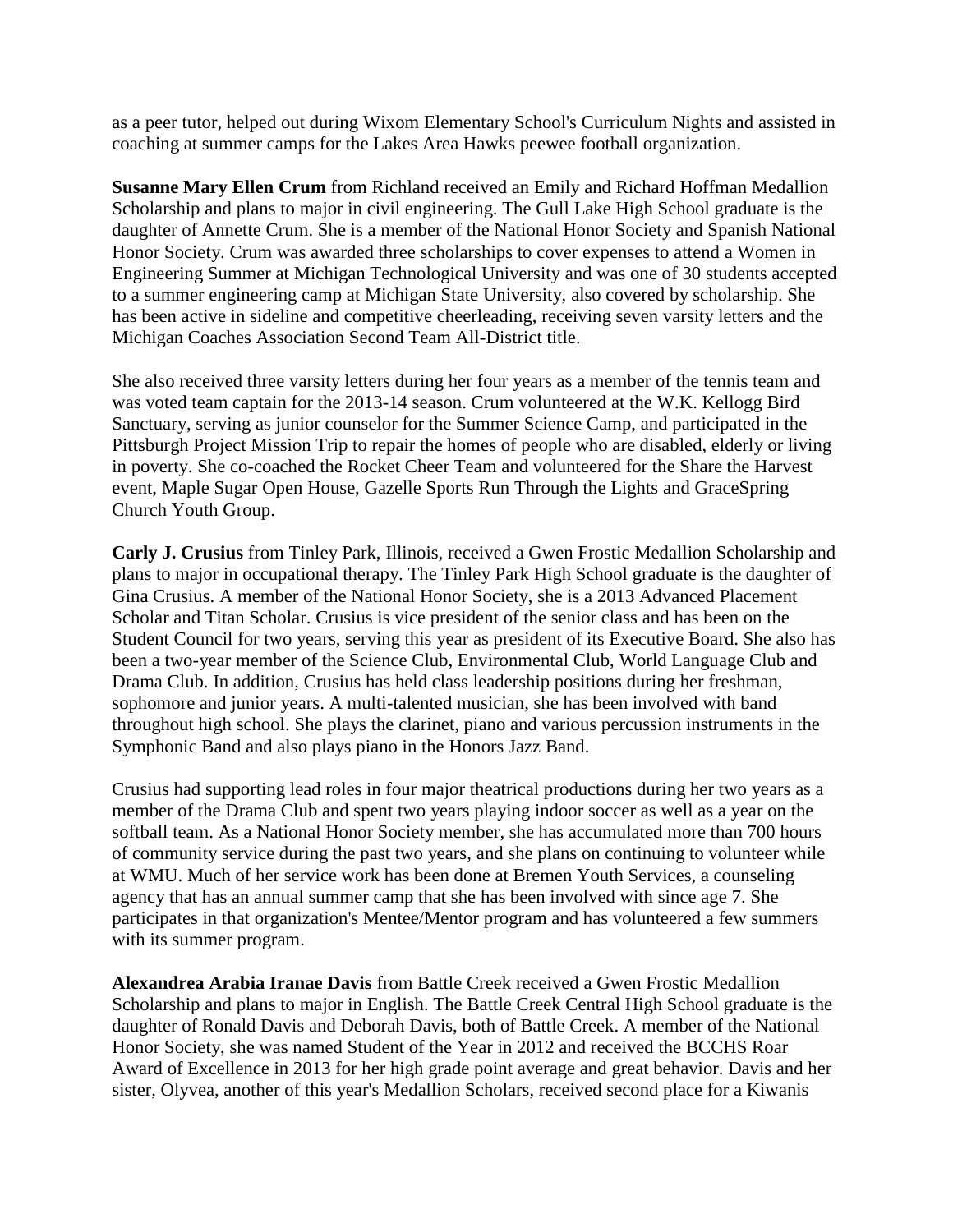Club art award in 2013. She participated in her school's girls varsity swim team during her sophomore year and has been an avid volunteer.

For the past four years, she has volunteered backstage as part of the tech crew and stage-building crew for the annual Band Follies talent show. Among other duties, Davis coordinated setting up props and microphones and made sure performances ran smoothly. Her many other service activities at school include serving as a timer and concession stand worker at swim meets and as a manager and statistics keeper for the wrestling team. She also has volunteered with Kids Against Hunger and the River Conservation Clean Up, Salvation Army and CIR Silent Auction.

**Olyvea N. Davis** from Battle Creek received a Merze Tate Medallion Scholarship and plans to major in chemistry. The Battle Creek Central High School graduate is the daughter of Ronald Davis and Deborah Davis, both of Battle Creek. A member of the National Honor Society, she was a Carson Scholarship Award winner in 2011 and received her school's Student of the Year award in 2012 for maintaining a high grade point average and being a responsible student. She and her sister, Alexandrea, another of this year's Medallion Scholars, received second place for a Kiwanis Club art award in 2013.

A member of the school swimming team her sophomore year, Davis also was a middle school swim team volunteer coach and swim meet volunteer timer. She has volunteered at school events, cleaning the ponds around the Battle Creek area, and also volunteered at community events such as the Community Inclusive Recreation Art Auction at the Country Club and the Kids Against Hunger food-packaging event held at Calhoun Christian School.

**Yessica Garcia** from Holland received a Presidential Medallion Scholarship and plans to explore WMU's offerings before declaring a major. She is a West Ottawa High School graduate. A member of the National Honor Society, Garcia received Academic Excellence awards in English, French, science, social studies and physical wellness. She is a three-year member of the WOHS Dance performance group, which creates its own choreography, and has played recreational soccer for two years. She was a student representative to the Rotary Club's mayor's roundtable and is a member of the leadership team of the Hispanic Youth Leadership Conference.

In addition, Garcia is a member of the Hispanic Organization for Progress and Education, or HOPE, and of Digital Connectors, a youth leadership program for students from low-income families. She also has served as a student leader for Jolene's Secular Evangelization de San Andres, or JESSE, a faith-based youth group, and as a youth program mentor for Adelanto, a leadership-building and service program. Garcia came to the United States when she was 3 years old and is the first in her family to attend high school. It is her dream to go to college.

**Stephanie George** from Battle Creek received a Presidential Medallion Scholarship and plans to major in biochemistry. The Lakeview High School graduate is the daughter of Sheela George. A member of the National Honor Society, she is co-leader of the local chapter's Read to Lead program at Westlake Elementary. George was named an Advanced Placement Scholar with Distinction and was a Conrad Foundation Spirit of Innovation semifinalist. She has been a member of the Lakeview High School Student Government for four years and a Key Club member and volunteer for two years.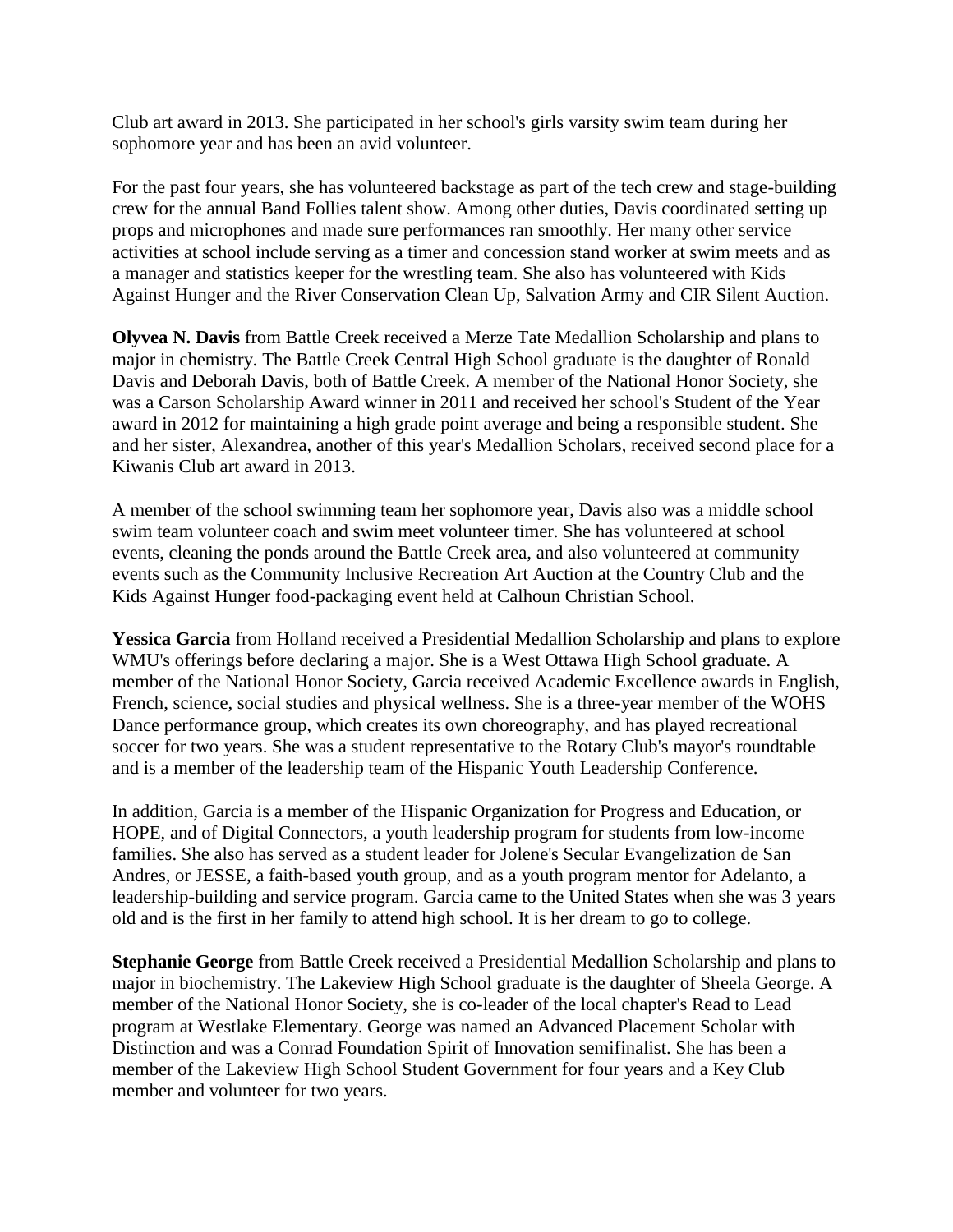She has volunteered with the Veterans Administration Medical Center in Battle Creek for three years, working with veterans with dementia, and with the American Red Cross and Marian Burch Adult Care Center, helping older residents with daily exercises and activities. George also has been a summer intern for the Battle Creek Substance Abuse Council and an intern with the Battle Creek Community Foundation's Teenage Pregnancy Prevention Partnership and has spent a week observing a team of medical staff at Bethany Hospital in Thane, India.

**Jessica J. Graves** from Lowell received a Presidential Medallion Scholarship and plans to major in biomedical sciences. The Lowell Senior High School graduate is the daughter of Paul and Harriet Graves. A member of the National Honor Society, she is a Michigan High School Athletic Association Scholar Athlete finalist. Graves was a member of the cross country, track and equestrian teams all four years of high school and participated in basketball for three years. She has been captain for all three teams, won an individual equestrian state champion award this year and earned several school awards in all three sports. Graves also has been involved for four years in band, serving the Marching Band this year as drum major and previously serving the Symphonic Band as secretary and a section leader.

She was a four-year member of the Future Farmers of America, which she served this year as treasurer. She has participated in school theatrical productions and received a State Proficiency award along with an Outstanding Junior award and Public Speaking Gold award. In addition, Graves has been a member of the Lady Arrows Varsity Club-Leaders of Lowell. She has volunteered with the Lowell Women's Club and her church youth group and 4-H club, which she has served twice as president and once as treasurer.

**Bethany H. Hansen** from Dexter received a Dean's Medallion Scholarship and plans to major in music education. The Dexter High School graduate is the daughter of Bill and Jennifer Hansen. A National Honor Society member, she is a National Merit Scholarship semi-finalist and was selected to attend the Rotary Youth Leadership Awards Conference in 2011. Hansen is a twoyear member of Students Need Accepting Peers and a past vice president of the organization. She has been involved in band, dance and vocal music all four years of high school. During that time, she has been first chair in DHS' top band and has had a high ranking in three statewide honor bands. She is the Marching Band's drum major this year. Hansen has played in the Pit Orchestra and acted in theatrical productions as well as been the lead singer in the Worship Band and a member of DHS' top choir. She played lacrosse for three years and is a past captain of the junior varsity and varsity teams.

Hansen has chaired a National Honor Society blood drive and frequently volunteered for other society projects. For several years, she has volunteered with 30 Hour Famine; participated in summer Service Over Self Mission trips, rebuilding houses in Memphis, Tennessee; and prepared and served food at a local soup kitchen. In addition, she participated in the Service Over Self Leadership Summit and a mission trip to Belize, both in 2013. Hansen has been a Girl Scout for 12 years and has earned numerous awards and certifications. She owns a private flute studio and is fluent in Spanish.

**Spencer J. Henning** from Kalamazoo received a Presidential Medallion Scholarship and plans to major in physics. A graduate of Kalamazoo Central High School and the Kalamazoo Area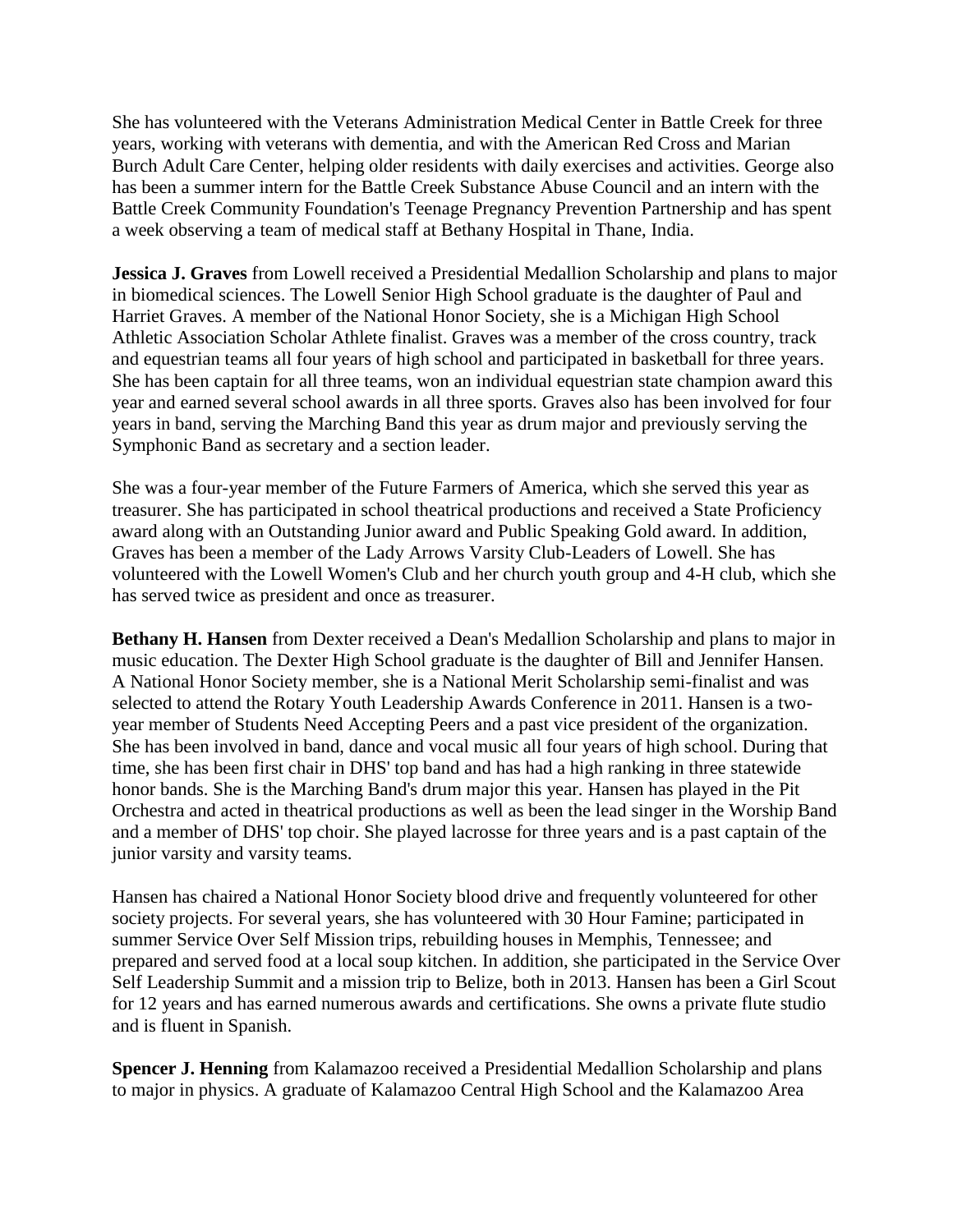Mathematics and Science Center, he is the son of John and Colleen Henning. A National Honor Society member, he been a regular on the KCHS dean's list and KAMSC academic honors roster. In 2012, Henning was chosen to participate in the Howard Hughes Medical Institute Art of Science and Medicine camp at Kalamazoo College and this year, he has been a member of a KAMSC research team working on a physics and engineering project employing WMU's Van de Graaff accelerator. His KAMSC activities also resulted in an Outstanding Research Project award his junior year.

At KCHS, Henning has been active the past two years in theatre and throughout high school in the Jeter's Leaders program, a youth leadership and social change program for high school students across the country. He was the first freshman to chair the latter organization's Social Change Committee and has served in numerous other leadership posts. Henning has completed more than 200 community service hours through Jeter's Leaders, in addition to volunteering for community organizations such as the Boys & Girls Clubs of Greater Kalamazoo, Girls on the Run and Lakeside Academy.

**Gregory Thomas Johnson** from Lansing received a Dean's Medallion Scholarship and plans to major in biochemistry. The Waverly High School graduate is the son of Elizabeth and Jay Johnson of Lansing. A National Honor Society member, he is a National Merit Scholarship semifinalist who was named to the All-Conference Academic list for Ingham County the past three years and has earned three WHS academic letters. Johnson is a Delta Township Young Person of the Year nominee and won the Ingham County Women's Commission Essay Contest his junior year. He has participated in theatre and vocal music throughout high school, acting in several school productions, singing with the Honors Choir and since the 10th grade, serving as the school choir's bass section leader.

He qualified and competed at the State Solo and Ensemble competition last year and has twice attended the MSU Choral Leadership Convention. Johnson also is a four-year member of the boys cross country team, which he has captained since his sophomore year, and participated in track for three years, serving twice as distance captain. He also is a two-year member of the Gay-Straight Alliance and Spanish Honor Society and an active volunteer through his National Honor Society chapter. His community service includes membership on the Teen Advisory Group and volunteering at the Delta Township District Library, for which he was named the top teen volunteer in terms of donated hours for the past two years.

**Andrew D. Kathan** from Carmel, Indiana, received a Presidential Medallion Scholarship and plans to major in an engineering discipline. The Carmel High School graduate is the son of Linda Kathan. A member of the National Honor Society, he expects to graduate as an Advanced Placement Scholar with honor. Kathan placed second in the Distributive Education Clubs of America Principals of Finance District Competition, received a Certificate of Award for Excellency in Physics 1 and was named a Theatre Student of the Month. He has been a member of the Chess Club as well as active in theatre and vocal music throughout high school.

He is a past president of the Rising Stars Drama Club, was a member of the Comedy Sportz High School League, and reached the International Honor Thespian rank as a member of International Thespian Society Troupe No. 3315. He participated in numerous high school theatre productions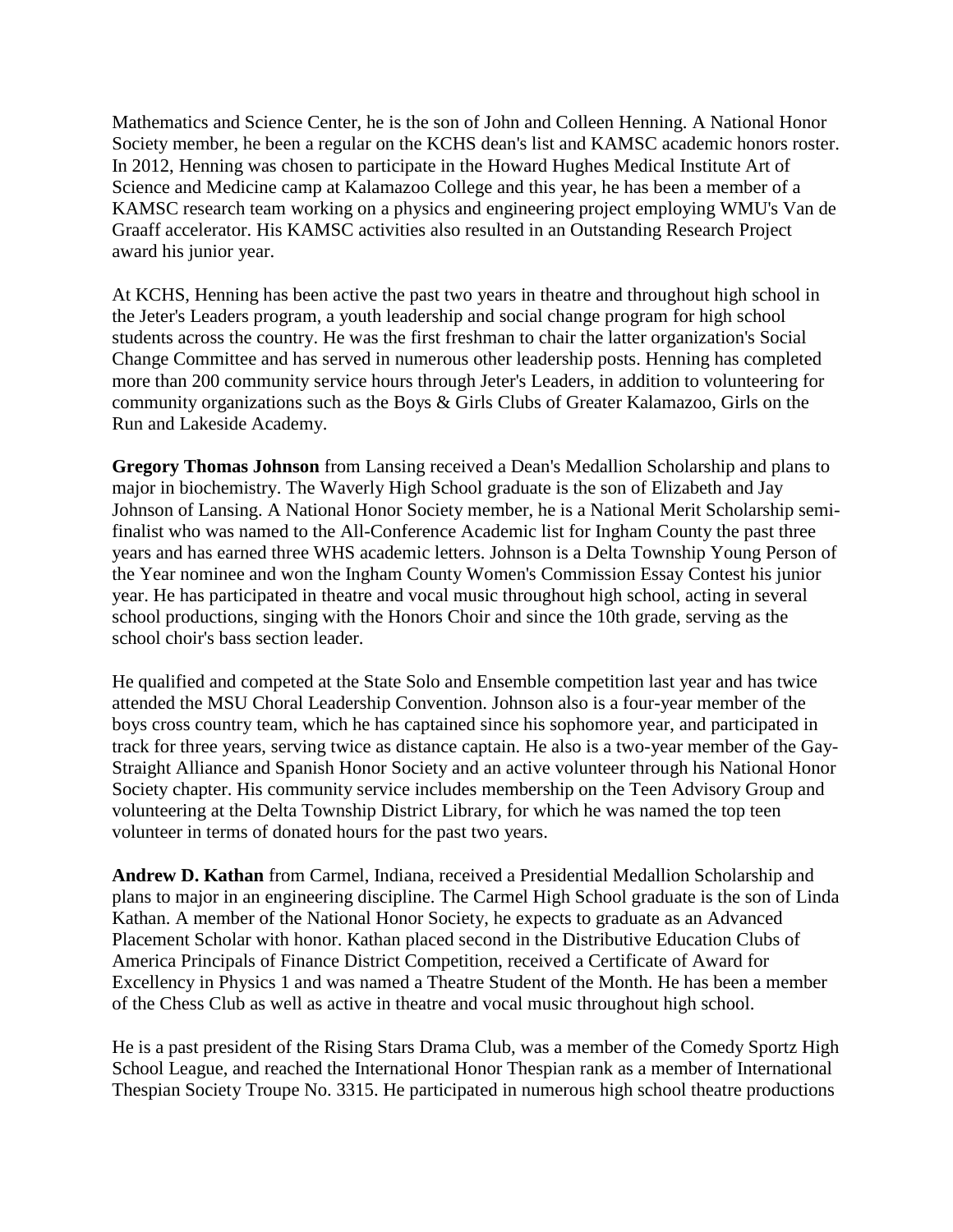and has placed in Indiana State Thespian Conference competitions for performing. Kathan was a member of his high school's nationally ranked show choir, the Carmel Ambassadors. He also participated in choir and was an emcee and soloist for the cabaret and silent auction. He was a member of the Ambassador European Tour, visiting four cities, and was invited to perform this spring with West End Kids and in Disney Land Paris.

**Kendall A. Miller** from New Baltimore received a Presidential Medallion Scholarship and plans to major in aerospace engineering. A graduate of Anchor Bay High School in Fair Haven, she is the daughter of Wayne and Rebecca Miller. She is a member of the National Honor Society and serves on its board. Her other academic honors include participating in the state Chemistry Olympiad and receiving a Scholastic Varsity Academic letter, a Lamp of Learning award and an Advanced Placement Chemistry Instructor award. Miller is serving this year as a representative on the Student Council and is a two-year member of the yearbook staff, serving this year as editor-in-chief.

Throughout high school, she has been on the cheerleading steam and a member of the Marching Band and Anchor Bay Color Guard. She also has been a semifinalist in forensics competitions at the state level as well as a member of the No Bull Club, Students Against Destructive Decisions, Fusion, Winterguard and the Huron Valley Open Winterguard. Miller frequently volunteers for local libraries, has been a tutor for students in a range of grades and has organized multiple group projects for her National Honor Society chapter.

**Edward A. Mulford** from Freeland received a Richard and Carolyn Chormann Medallion Scholarship and plans to major in industrial and entrepreneurial engineering. The Midland High School graduate is the son of Luis and Rosalinde Mulford. He participated in the International Baccalaureate Diploma program, which requires multiple outside-of-school essays and community service. Mulford has attended engineering programs at Michigan Technological University and the University of Michigan and consistently placed on the MHS honor roll. He was the project team leader for the A.H. Nickless Innovation Award competition, which focuses on science, technology, engineering and math. He is a four-year member of the Business Professionals of America chapter, which he has served as president, vice president and Parliamentary Procedures Team vice president.

Mulford also has been involved in visual art throughout high school. His independent artwork includes woodcarving, 3D computer designs and acrylic painting. He was a member of the cross country team this year, is a former member and treasurer of the German Language Club, cofounded the International Club, and is a member of the Key Club. He has served as a tutor, a school ambassador to help introduce freshmen to high school life and a community ambassador for the Environmental Club. Mulford traveled to Taiwan for two weeks as a student delegate and visited Europe with his German class. He has been active in his local Boy Scout troop, holding leadership positions and placing in competitions.

**Sarah M. Piper** from Vicksburg received a Presidential Medallion Scholarship and plans to major in biomedical sciences. She graduated from Vicksburg High School and the Kalamazoo Area Mathematics and Science Center. She is a member of the Orra Bishop National Honor Society and was recognized by the society for outstanding leadership in 2013. She is a member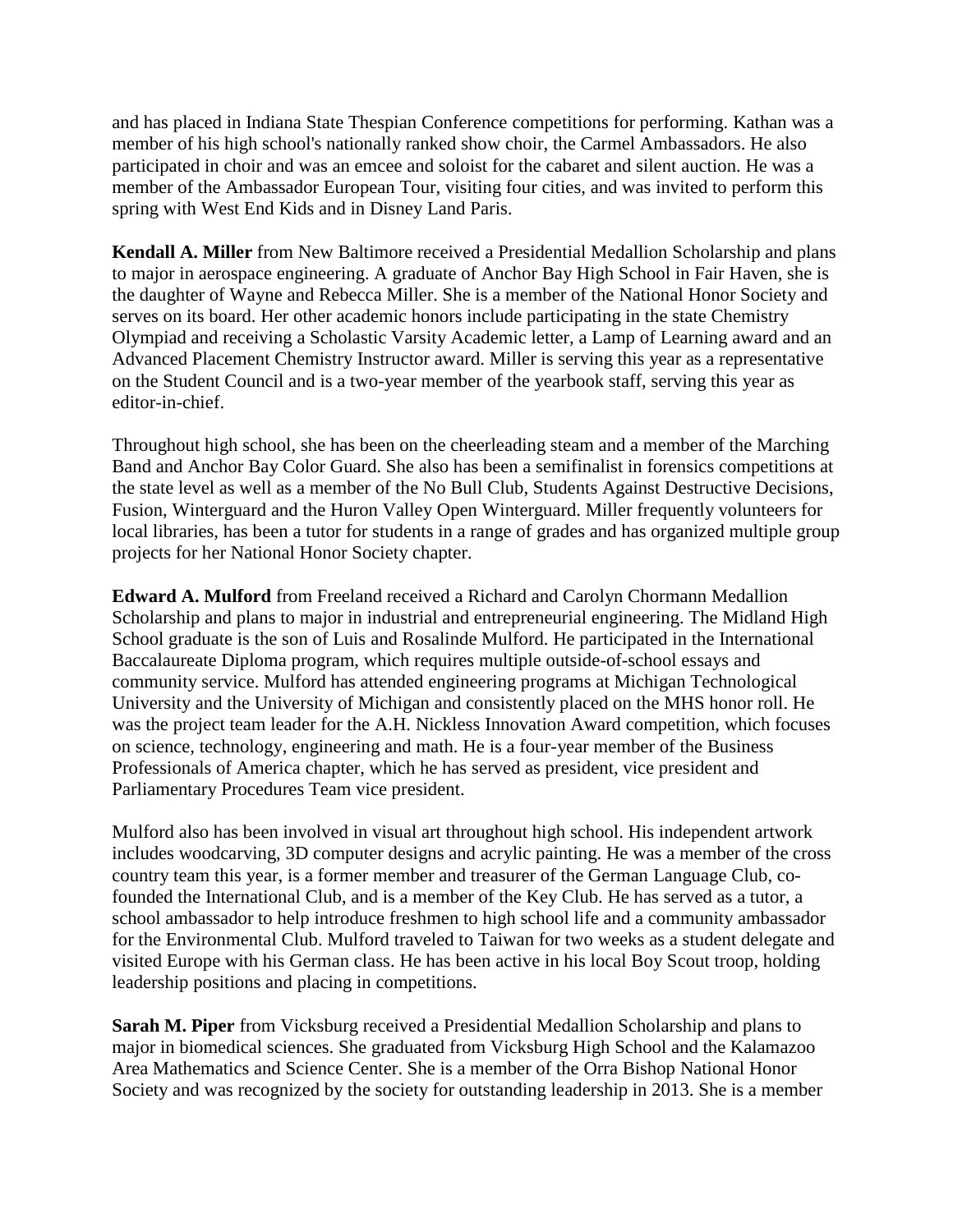of the KAMSC Student Senate and has appeared on the center's high honors roll as well as honor rolls at VHS.

Piper was a member of the Ski Club, the Bulldogs Indoor Track Team and was a cast member in a school production of "Stage Door." A member of the varsity cross country team, she served as team manager in 2010. She also was a member of the varsity track and field team, competing in a variety of events, serving as assistant team captain in 2011, serving as team captain in 2012 and winning Most Improved Athlete honors in 2011. Piper has volunteered as a Bronson Hospital outpatient surgery escort and with Kalamazoo Girls on the Run, Relay for Life and the Kalamazoo Marathon.

**Brendan J. Sapato** from Frankfort, Illinois, received a Presidential Medallion Scholarship and plans to major in interior design. The Lincoln-Way East High School graduate is the son of Bernard and Christine Sapato. A member of the National Society of High School Scholars, he also was named a national Advanced Placement Scholar and received his state's Scholastic Art Gold Key Award along with numerous district and local academic awards. Sapato is president of the National Honor Society and all four years of high school, has been elected by the student body as a class representative in addition to serving on the Student Council, including as a member of the Executive Board and as parliamentarian.

Sapato has been active throughout his high school career in theatre, the Art Club and choir. His art pieces have been displayed in shows and have received awards at local and national competitions. He has performed vocal music not only with the choir, but also with the Madrigals and Acafellaz, an all-male a cappella group. Sapato has been a member of the Speech Team, Environmental Action Club, Key Club, Teens Against Tobacco Use, Students Against Destructive Decisions and the Orchesis Dance Team, which he has served as treasurer. He also has been a member of synchronized skating teams for the past eight years and plans to skate on WMU's team in the fall. He has been a peer mediator and volunteered at numerous school events and with the Mokena Park District.

**Ryan M. Snoeyink** from Hudsonville received a Presidential Medallion Scholarship and plans to pursue two aviation-related majors. The Unity Christian High School graduate is the son of Brett and Beth Snoeyink. He has maintained a near-4.0 grade point average and been on the honor roll every semester. Snoeyink completed his first solo flight this past November after just 10 hours of instruction and plans to obtain his private pilot's license in June. He has played musical instruments since he was in first grade.

In high school, he played the saxophone in the Symphonic Band, Concert Band, Marching Band and Pep Band. He also plays piano and drums and organizes music for the Unity Christian Praise Band and is a member and performer with the Encounter Praise Band at his church. He was a member of the freshman and junior varsity baseball team, playing first base and outfield. He is a four-year volunteer with Compassionate Heart, which serves young people with special needs. He and his family also have served as a mentor family with the Georgetown Friendship Group for adults with special needs.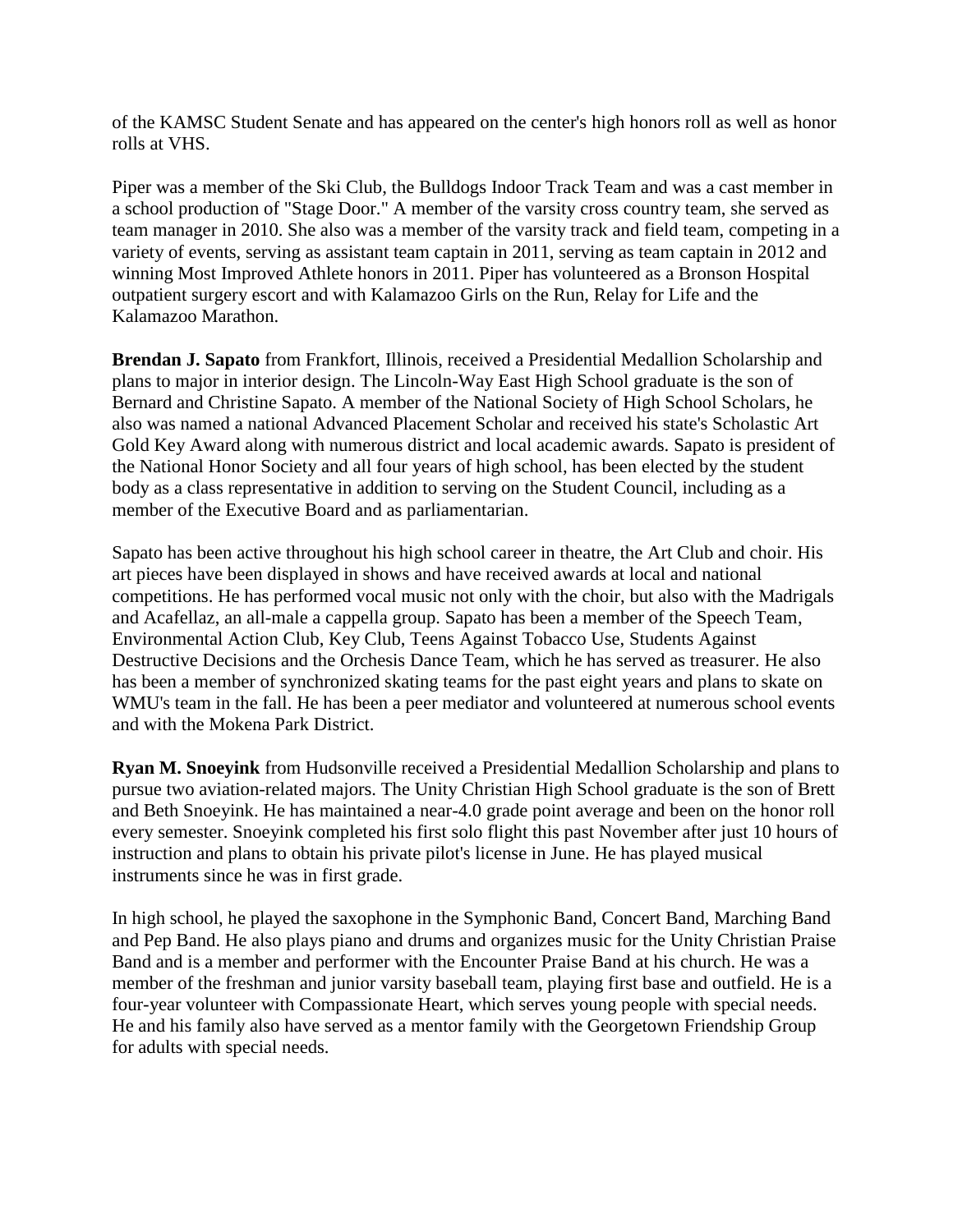**Thomas T. Steele** from Scotts received a Gwen Frostic Medallion Scholarship and plans to major in mechanical engineering. A graduate of Calhoun Christian School in Battle Creek and the Battle Creek Area Mathematics and Science Center, he is the son of Jeff and Sara Steele. As a transfer student from Lakeview High School, he attended the Endeavor Charter Academy as well as BCAMSC, earning academic awards at both schools. Steele has been attending BCAMSC throughout high school while maintaining a 4.0 grade point average. He served one year on the Calhoun Christian Student Council, participating as a BCAMSC Council member, and has been involved in theater for three years.

In addition, Steele has participated in four productions of His Players, an inter-denominational Christian theatre group for kids and youths. He also has done the camera recordings and assisted with team statistics for both the girls and boys varsity basketball teams the past two years. His community service has included volunteering at Camp Barakel, taking part in class mission trips and volunteering with a BCAMSC group that sent used eyeglasses to Africans with vision problems.

**Kari J. Timmer** from Kalamazoo received a Harold and Grace Upjohn Medallion Scholarship and plans to major in nursing. A graduate of Plymouth Christian High School in Grand Rapids, she is the daughter of Steve and Joanne Timmer. She is vice president of the student body this year and was president of her class as a freshman. Timmer received her school's Citizenship Award for Exemplary Conduct during her sophomore and junior years and has been named Student of the Month during the past three years.

She has received numerous Science Olympiad awards at several regional competitions throughout her high school career. Timmer was senior editor for the school newspaper and received an award for most dedicated journalist on the newspaper staff her junior year. She also was a member of the choir for three years. Her community service has included mentoring special needs students, co-organizing a volunteer group called Kalteens4life and volunteering at the Gospel Mission.

**Brook I. VanBruggen** from Mattawan received a Presidential Medallion Scholarship and plans to explore WMU's offerings before declaring a major. The Mattawan High School graduate is the daughter of Douglas VanBruggen of Mattawan and Christine VanBruggen of Kalamazoo. A member of the National Society of High School Scholars, she was dual enrolled for both high school and college credit at Kalamazoo Valley Community College. VanBruggen joined the Phi Theta Kappa International Honor Society through KVCC and was named to the college's Academic Honors List three times. One of her interests is graphic design, a field she began studying in middle school, and she was mentored by an artist from Galesburg who worked with her in the areas of oil painting and woodworking.

Throughout high school, VanBruggen volunteered as part of the tech team for her church youth group, helping with lighting, designing and building sets. She also has volunteered for Habitat for Humanity and the Kalamazoo Gospel Mission. During summers, she has attended mission trips with her church throughout the Unites States, helping to refurbish homes for the poor or disabled. Her most recent trip took her to Jamaica, where she worked at a deaf village affiliated with the Caribbean Christian Center for the Deaf. Another focus for her has been human